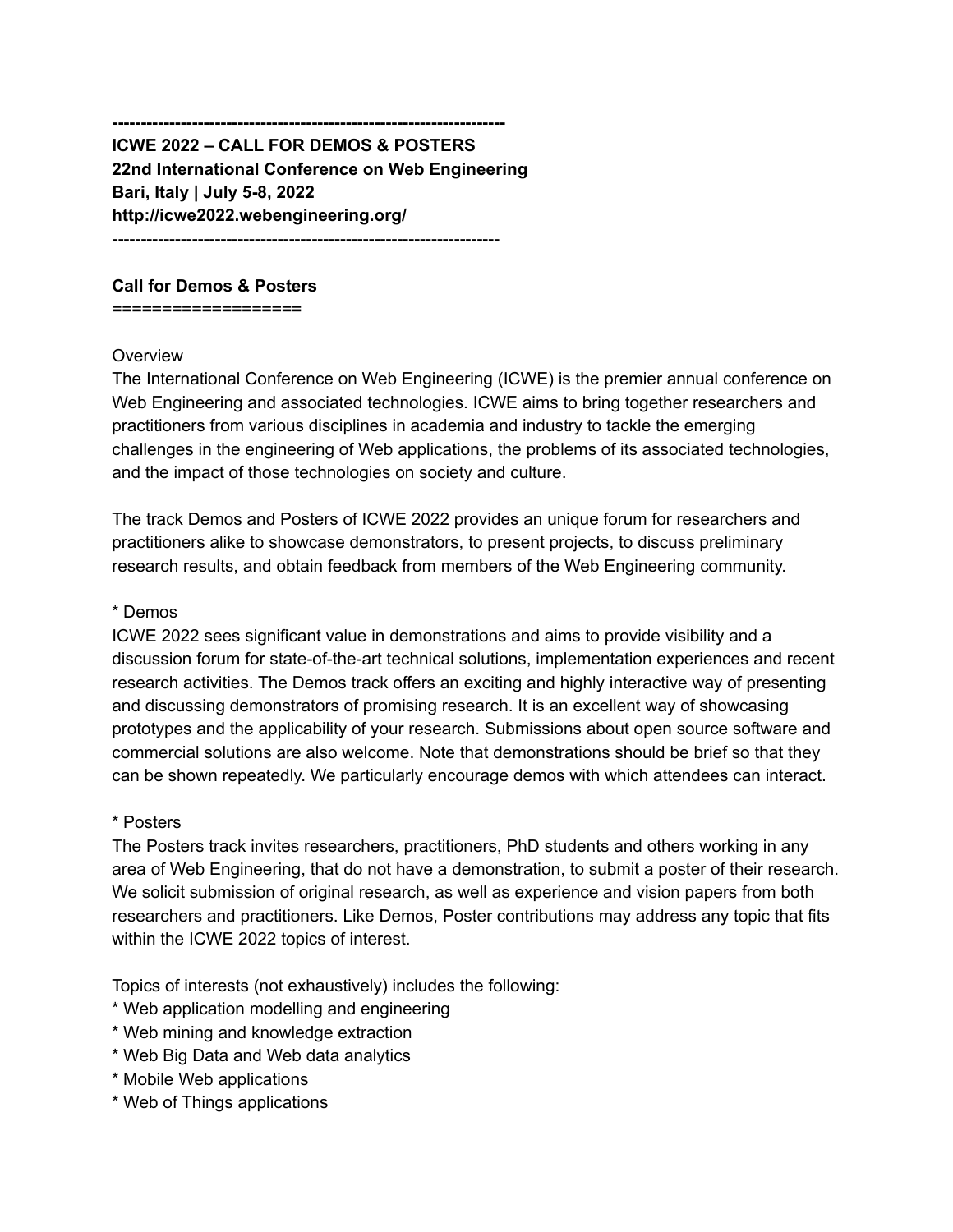- \* Social Web applications
- \* Web crowdsourcing and human computation
- \* Semantic Web, Web ontologies, and Linked Open Data applications
- \* Web composition and mashups
- \* Web user interfaces
- \* Quality and accessibility aspects of Web applications
- \* Web security and privacy
- \* Web services, computing, and standards
- \* Microservice architecture for Web applications
- \* Cloud, fog, and edge computing for Web applications
- \* Fairness of Web technology
- \* User Modelling and Recommender Systems based on Web technology
- \* Explainable Web technology

## **Submission Instructions**

The submissions to the track Demo and Poster must include:

\* A description of the work (up to 4 pages in LNCS format including references) to be included into the proceedings of ICWE 2022. Authors should consult Springer's authors' guidelines and use proceedings templates as instructed at http://www.springer.de/comp/lncs/authors.html. Submissions should be in PDF format.

\* An appendix (in free format) informing what will be demonstrated and how the contributions will be illustrated interactively. For demos, the appendix should include a URL that points to a preliminary version of the demo (e.g., screenshots, videos, or a running system). For posters, it should include a link to download a poster in PDF format, A0 size.

All submissions should through EasyChair using the link <https://easychair.org/conferences/?conf=icwe2022>

# **Publication of Accepted Submissions**

Camera-ready versions of accepted Demos and Posters submissions will be published in the ICWE 2022 main conference proceedings. At least one author of each accepted submission must register for the conference and present the work during the demos and posters sessions.

The final version of each accepted paper must strictly adhere to the LNCS guidelines (http://www.springer.de/comp/lncs/authors.html) and must include a printable file of the camera-ready version as well as all required source files (either MS Word or Latex). No changes to the LNCS formatting rules are permitted. Authors of accepted papers must also download and sign a copyright form that will be made available in due time. Important Dates

- \* Poster/demos submission deadline: 19 February
- \* Notification of acceptance: 19 March
- \* Camera-ready deadline: 26 march (HARD deadline)